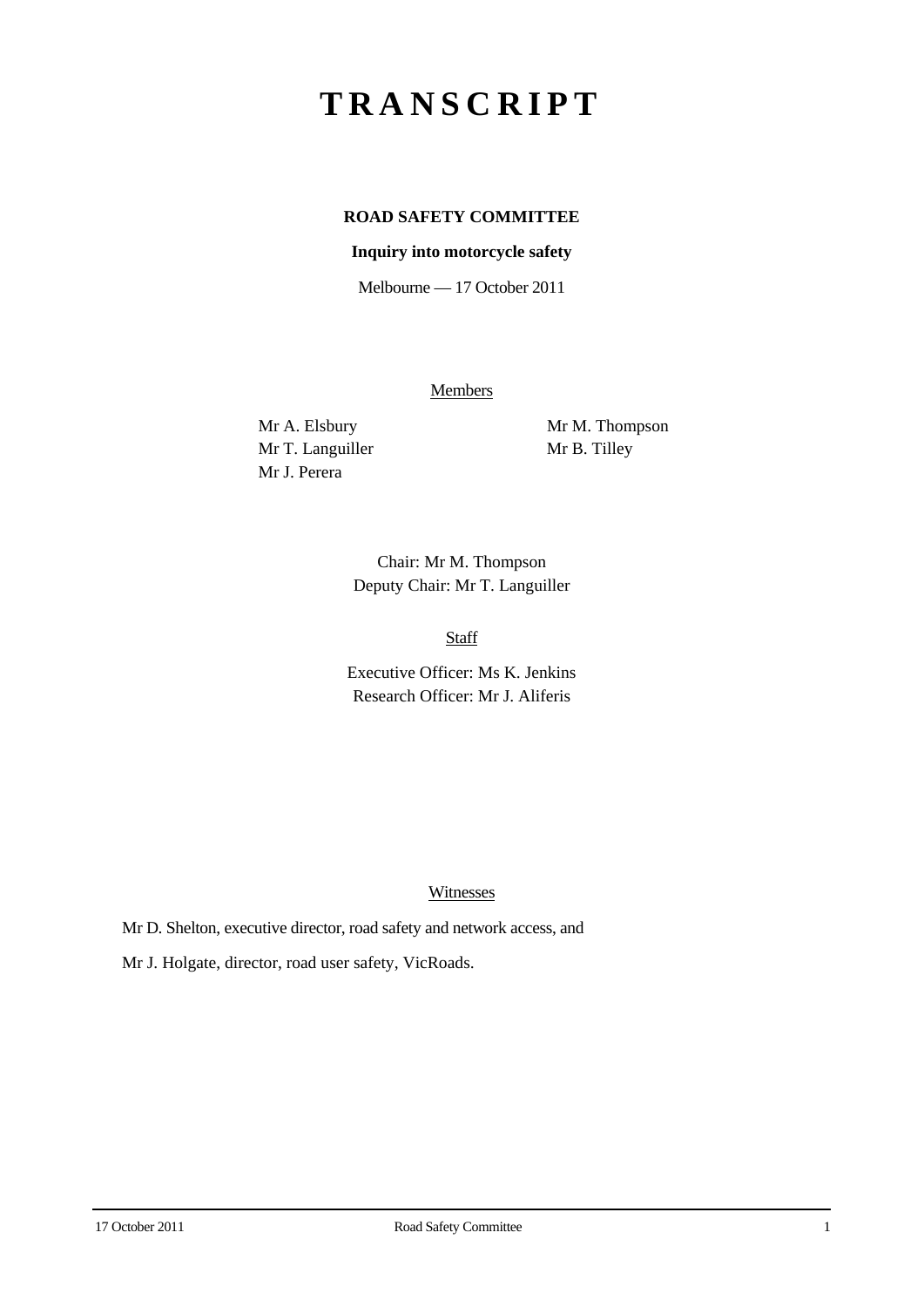**The CHAIR** — Welcome to this public hearing of the Victorian parliamentary inquiry into motorcycle safety. The committee has received 68 written submissions since releasing the terms of reference and inviting submissions. The purpose of these hearings is to obtain further evidence from selected witnesses covering the terms of reference. I thank the witnesses for attending, and I remind you that anything you say or publish before the committee today is protected by parliamentary privilege; however, once you leave these proceedings anything you say or publish outside this room is not so protected. Hansard will be recording the proceedings today and will provide a proof version of the transcript to witnesses so that typographical errors can be corrected.

I am also pleased to note that there are a number of other observers in the room, which indicates the high level of interest that has been part of the inquiry to date. I ask observers to respect the rights of witnesses, to not interject — while we, as members of Parliament, are used to interjections, those people giving evidence may not be so used to that — and to keep noise and movement to a minimum. I am also obliged to advise that the use of mobile telephones, cameras and recording devices is not permitted during proceedings. I ask people to turn their phones off.

The first witnesses are from VicRoads. I welcome Mr David Shelton and Mr James Holgate. We have had a brief preamble discussion, but you might jump to the chase in relation to the asking of questions at the start. When you speak I invite you to indicate your name to assist Hansard as they prepare the transcript. Once again, thank you for your attendance.

We will start with a couple of questions. The first question relates to what progress has been made towards addressing the recommendations made by the Victorian Auditor-General's Office in its report on motorcycle and scooter safety programs.

**Mr SHELTON** — I am David Shelton, VicRoads. The Auditor-General made a number of recommendations, and work has begun in some form on most of those. Unfortunately I do not have the specific list here in front of me, but I am happy to address those.

**Mr HOLGATE** — You have them there.

**Mr SHELTON** — Excellent. In relation to unreported and off-road crashes, we have had preliminary discussions with road safety partners about the work that is needed to determine roles and responsibilities to proceed in this area. It has generally been agreed that the current legislated roles of agencies do not satisfactorily define what each agency's specific responsibilities are in relation to road trauma that occurs off the public road network. An early step is to define those roles and responsibilities adequately and then actually develop strategies and programs to proceed.

In the area of data gathering, the Auditor-General made some observations about gaps in our data, and we have again started discussions with particularly the TAC in relation to how we might improve that data over time. There is also parallel work happening at VicRoads in relation to our registration and licensing data. This is tied in to a proposal for the replacement of our registration and licensing systems, and a definition of the technical requirements for the new system has included improvement in motorcycle, particularly registration, data.

Regarding the prioritisation of initiatives for road safety, the Auditor-General recommended that we review the strategic directions for the investment of the motorcycle levy, and we are working to provide a discussion with our new Motorcycle Advisory Group to try to shape those next terms of reference for the 2012 review of the current motorcycle safety and transport action plan.

In terms of measuring overall program effectiveness, we have started work on better understanding the overall exposure of motorcyclists, and that work will feed into our thinking for determining performance measures for the next action plan. It is being done at the same time as we are developing a new state road safety strategy. It is quite timely for us to do that. We are particularly interested, however, in the benefits that may come from having a specific set of targets for the reduction of motorcycle trauma. At the moment we have high-level targets for reducing fatalities and serious injuries. The current target is a 30 per cent reduction by 2017, and a similar level of performance is reflected in the national road safety strategy. Our interest is in whether or not there is benefit in having a set of targets specifically for motorcycle trauma to help us focus and drive our performance.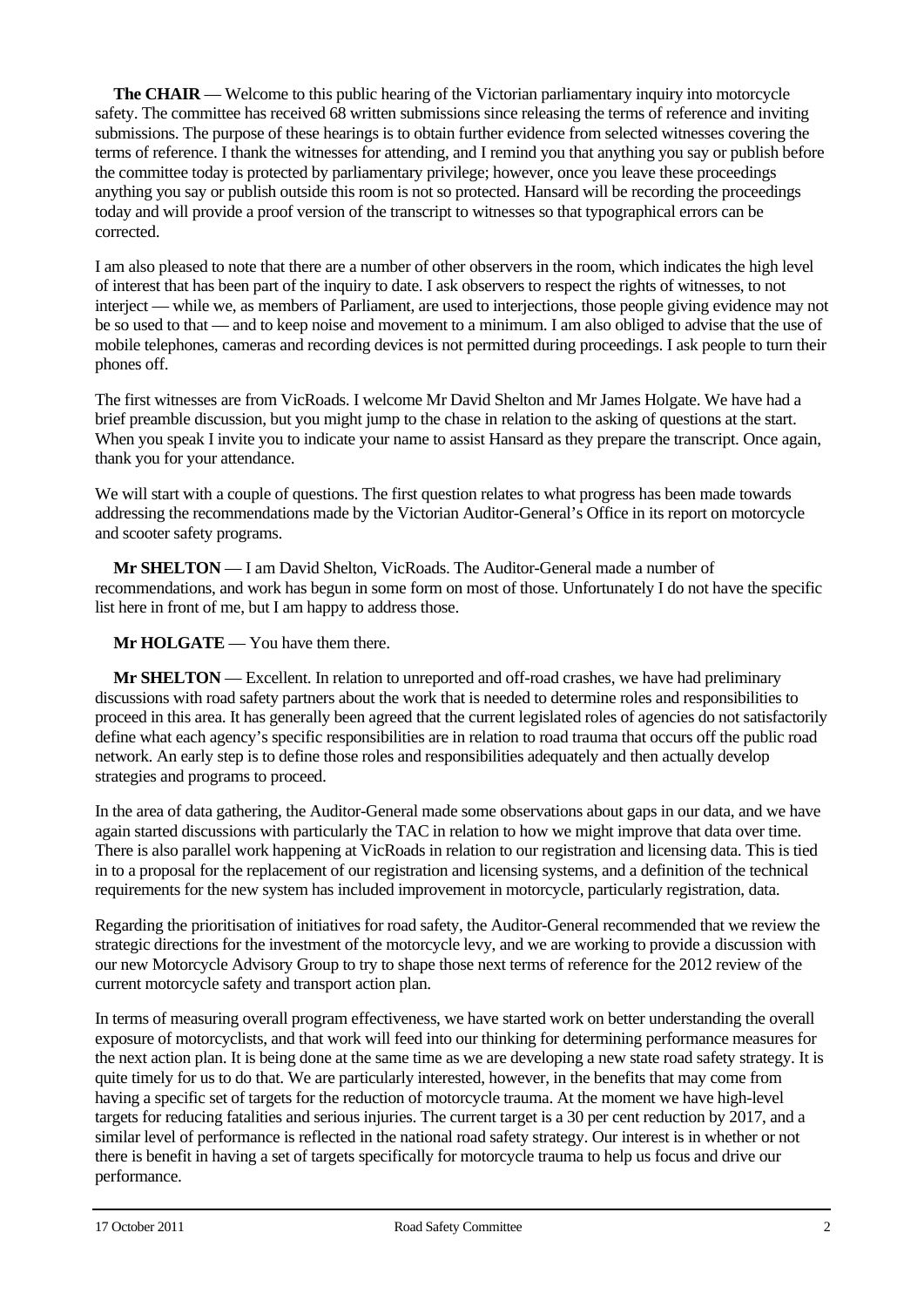**The CHAIR** — The VicRoads and TAC submissions talk about an inter-agency data quality committee which the committee understands your organisation also sits on. Is this a new or an ongoing body? Can you explain the work it does and how often it meets and provide examples of the types of issues it has dealt with to date?

**Mr SHELTON** — I will have to take the detail on the issues that it has dealt with as a question on notice, Murray. I am happy to provide you with further detail on that. The group was actually formed several years ago around some specific concerns, and it has been suggested that it now put more focus into the motorcycling area. We are starting by asking ourselves whether in fact that group is indeed the best group to go forward with and if we need to augment it with anybody else in particular. At the moment the group does not actually have representatives from the hospital side of things, so we are wondering whether we might equip it a bit better by beefing it up.

**The CHAIR** — Thank you. We are meeting with some hospital organisations later today.

**Mr LANGUILLER** — Can you please tell us what the differences are between the Victorian Motorcycle Advisory Council and the Motorcycle Advisory Group in terms of function, role, powers, oversight, governance and membership? Could you tell us why the VMAC was disbanded and explain the thinking behind the changed governance arrangements, which mean the group no longer answers to the minister? What would you say to the following comment made by one of the individuals who provided a submission to the committee, who said that the terms of reference for the Motorcycle Advisory Group 'lack accountability and transparency and will only reduce the credibility and increase the already high levels of cynicism amongst riders'? Would you care to comment?

**Mr SHELTON** — Certainly. The new Motorcycle Advisory Group is essentially a mirror group for a number of advisory groups that report through to the VicRoads Chief Executive. It is designed to provide strategic engagement and guidance for our thinking and policy development. It is also, in the case of motorcycling, used to provide similar advice to other road safety partners, so they are at the table and active parts of that process. As such, it is an advisory group. We essentially take to that group issues on which we feel they can help us provide some thinking, and we are similarly very open to that group actually setting some of the agenda items for us on things we may not be aware of. The group has only met once so far. It is due to meet again before the end of the year, so that first meeting, as you would expect, was largely formative in terms of its proceedings. However, there is a large body of work that we expect to be taking through to the next few meetings.

The membership of the group was hand selected to largely reflect the sorts of skills we believe we need at the table — people who actually have a good knowledge of motorcycling but a knowledge that can be taken and used to implement new countermeasures and a knowledge that might take our organisation to a different way of thinking about motorcycling. Skills that help us in that area include collaborative skills and the ability to work as a group. Certainly in the discussions with the Motorcycle Advisory Group we are very much looking for a collaborative approach to trying to find solutions to what is a very difficult challenge.

We have elected to have an independent chair of that group, David Hawker. We have previously had an independent chair of VMAC and found that to be a very effective way to provide perhaps less friction at these meetings. Quite often regulators and road users come together and there will be specific issues that will cause a certain amount of friction. Having an independent chair helps us work through some of those things.

## **The CHAIR** — That is the former Speaker, David Hawker?

**Mr SHELTON** — That is correct. The new group differs in other ways in that we have attempted to provide a greater proportion of motorcyclists and road users and the manufacturing, retail and marketing side of motorcycling as well. To do that we have actually reduced the number of bureaucrats at the table, which I think will actually also assist discussion. We accept that we may well need to modify that membership over time. Indeed we discussed membership at our last meeting, and I expect we will discuss membership with the group again at our next meeting.

In terms of how the terms of reference differ in other ways from the Motorcycle Advisory Group, the Victorian Motorcycle Advisory Council had a specific role on behalf of the Minister to review and endorse programs and projects under the Motorcycle Levy. That role does not exist in the Motorcycle Advisory Group. The Minister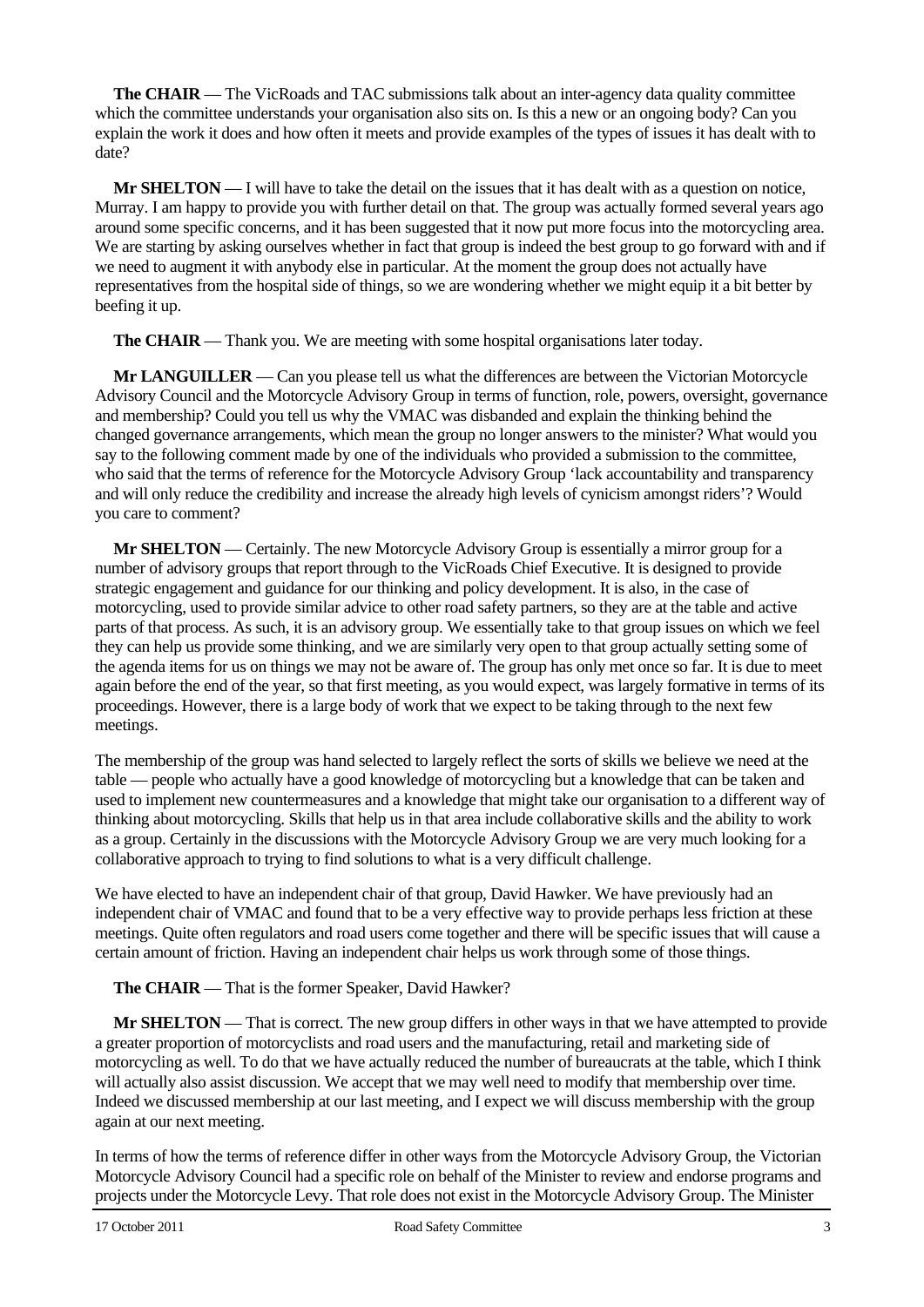still holds the approval power for expenditures under that levy, and we still have discussions with the motorcycle advisory group and will indeed keep them up to speed as to what is happening with the levy.

The key reason that that function of the group has been removed is to provide greater flexibility for overall program management and to address a few areas where we believe there is very sound reason for us to be doing some work and seeking the approval of the Minister to use the motorcycle levy. We have actually had difficulty in getting that endorsement in a couple of areas in the past.

So far with our one meeting I would have to say I think it is working very well. I was just commenting in the foyer to one of our sort of long-time motorcyclists in Victoria who has had a lot to do with motorcycling that the group is well poised to do a lot. We have a very mature relationship with our motorcycling community at the moment, and indeed it is quite often cited with some envy by other jurisdictions. That is not to say we do not have issues that are difficult to work through at times. If we are not working on difficult things, then we are not making good progress. But I think we have a maturity in the relationship that sets us up quite well for achieving a lot in the coming years.

Have I answered your question, Telmo? I can certainly provide you with the specific — —

**Mr LANGUILLER** — Would you mind making a comment in relation to the assertion made about a lack of accountability and transparency?

**Mr SHELTON** — Of the new group? I have not actually had that complaint brought to me. In fact I would suggest, given that we have had only one meeting, that at this stage it may be a little early to make that judgement. We have provided information that we have through to the group about its governance arrangements and its terms of reference, and they were discussed at the last meeting of the group.

**Mr LANGUILLER** — Can you provide an update on the progress to date made by your agency against the initiatives in the *Road Safety and Transport Strategic Action Plan for Powered Two Wheelers 2009–2013* document? A number of initiatives due for completion in December 2010 appear, according to the first progress report on the PTW action plan, to have not yet commenced. Can you explain why this is the case?

**Mr SHELTON** — Firstly, Telmo, it is a very long document in terms of its actions, and I think I will probably need to get you a specific response to each action in there. I am happy to provide that to the committee. As for individual actions that may not have been initiated yet, we would probably need to talk about specific ones, but in general terms we set up a program of activity which, quite frankly, with an incoming government, we had to retest to ensure that some of our directions were indeed consistent with where we were going. That has been, again, a very fruitful process to question and ensure that priorities are actually right. But we have been progressing on the bulk of the actions within this document, and, as I say, I think I will need to get you the detail to enlighten us on that.

**Mr TILLEY** — Gentlemen, just to change the theme a little bit, I have two separate issues. The first one is in relation to off-road riding. What interests me in particular is any specific examples from VicRoads as an organisation of the works that have been undertaken by the agency specifically on off-road riding. I understand it is probably jumping a little bit from where we were just then.

**Mr SHELTON** — That is quite all right. I perhaps need to start by saying that by its very nature, conceptually off-road riding is not on the road and hence not the responsibility of VicRoads. Having said that, we do have a role to coordinate many of the stakeholders in road safety who do have accountabilities in this area, and there is a lot we do for on-road road safety that can benefit off-road road safety. As we speak, however, there is no real definition of off-road motorcycling, and that is one of the things that hampers us. Part of my response to you would be: 'What are we doing for off-road riding? Well, everything we are doing about on-road riding is benefiting off-road riding, whether that is about improving the vehicles, improving the way they are ridden or improving access to off-road areas through the public road network'.

**Mr HOLGATE** — Just to clarify and amplify one of the points, we are doing work to try to understand what off-road riding is. It is a very broad term, but it in fact covers a whole host of different situations from what is in fact on-road riding but is on a non-sealed surface — some people would consider that off-road — to a forestry trail, to a public place, to a private paddock and even to a motocross stadium or something like that.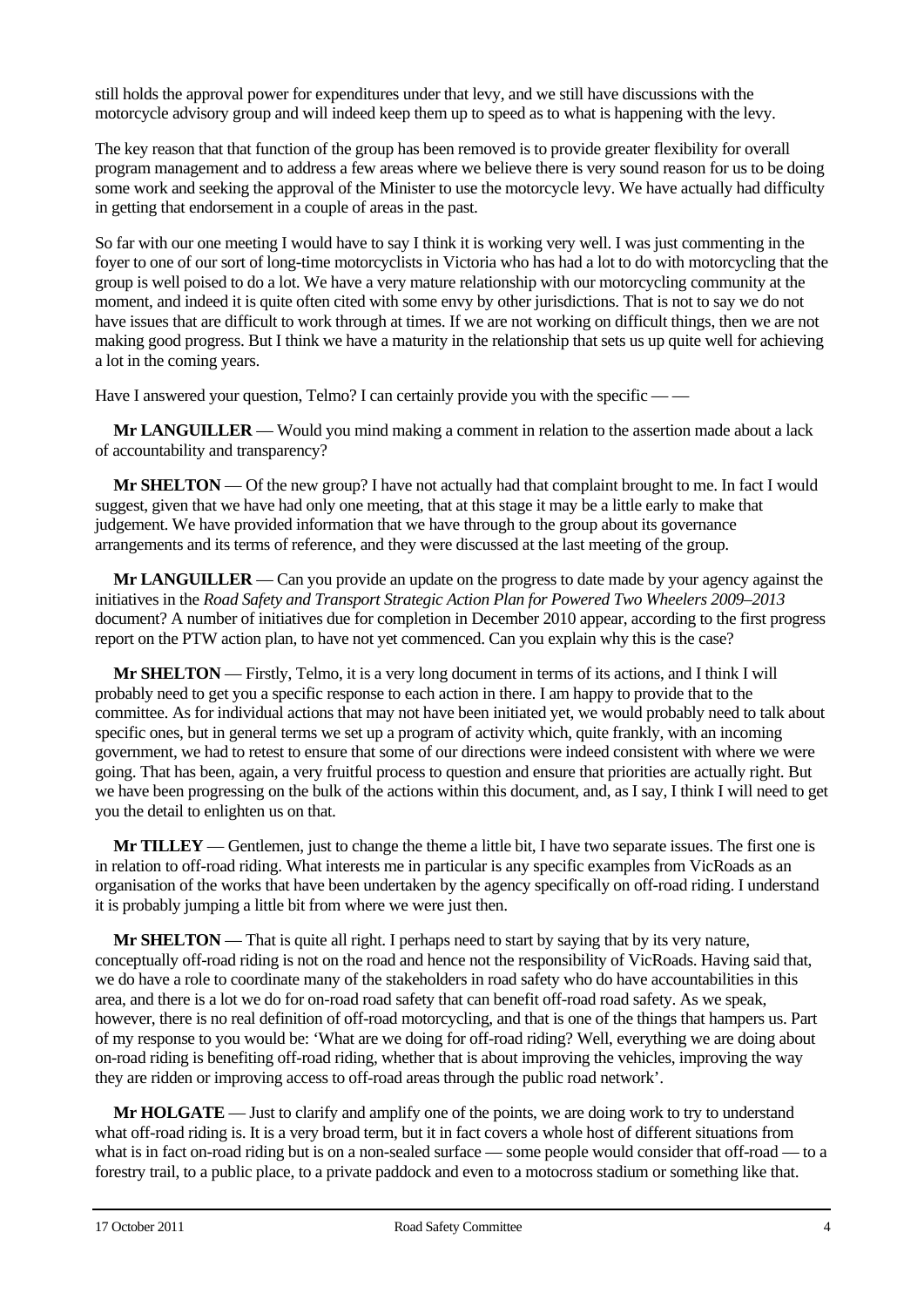They are all off-road, and clearly the response and the responsibilities will be quite different for each of those. Part of our initial role is to try to clarify those different situations.

**Mr TILLEY** — Would it be fair to say that in the state of Victoria there are considerable amounts of unsealed surfaces — and you make mention of them, such as fire trails — which are still under the act and which we still refer to as road-related areas? Would it be fair to say that, as an organisation, there would be some responsibility for VicRoads?

**Mr SHELTON** — Yes. Unfortunately the act could probably be better worded in this area. The Road Safety Act actually refers to roads as being areas that are used by the public. Almost by definition of using the road, you are making it a public road. We believe it needs to be better defined than that to help us differentiate responsibilities. The dirt roads that you referred to earlier, Bill, I think are predominantly under the care and management of either DSE or local councils. We certainly have been working with the DSE, which, as you probably are aware, have been very active in the off-road space. I would commend them on the work they have done there and what they have achieved; it has been very well received. In particular, the work they have done to engage with the motorcycle group has been really quite exceptional, and we have all learnt a lot from that.

The opportunities to work together are quite substantial in this area. I have a question in my mind, though, about who ought to be the lead agency in this area. I think a lead agency in off-road is definitely required; however, if it means it is at the expense of our focus for on-road safety, I would question whether that is going to be a good thing in the long run. Importantly, also, the off-road group of riders includes a large proportion of unlicensed riders. By that I do not mean to infer that they should necessarily be licensed, but when children are riding off-road it is very difficult for us to have regulatory influence and control over that.

**Mr TILLEY** — Thanks for that. We are moving to another area, and no doubt the gallery here will be interested in some parts of this next question. It relates to wire rope barriers, just so you can put your mind to the question I am going to ask. There are a number of submissions to the committee covering the issue of wire rope barriers. Could you advise whether any studies have been undertaken by VicRoads on this issue and whether the findings have been released? If the findings have not been released at this stage, can you please explain to the committee why?

**Mr SHELTON** — What we have done in barriers generally is to have a look at what are the types of collisions with barriers that actually cause the most trauma. The results of that work have indicated that it is the upright posts on barriers that cause a problem for motorcyclists, and that is irrespective of barrier type. The response to that has been to trial and implement technologies like rub rail, which actually protects against collisions with upright barriers.

**The CHAIR** — Can you explain rub rail a bit further?

**Mr SHELTON** — If you imagine a solid barrier has got what is typically referred to as W-beam that runs at a height of, say, half a metre off the ground and between the beam and the ground you have got vertical posts which are exposed. A rub rail fits another extruded section longitudinally along those posts. When something hits it, it tends to slide along the barrier rather than collide straight into one of the uprights.

**Mr HOLGATE** — On the question of evaluation and reports, certainly we have done some evaluations of the overall effectiveness of wire rope barriers, and they show that generally they provide a significant benefit. We are obviously very conscious of the fact that there is a lot of interest nationally and internationally in this subject, and there has been work done in Sweden and in other jurisdictions looking at this issue. I guess our position is that we are not aware of any significant evidence to show that these barriers cause any greater problem to motorcyclists than would any other barrier, or indeed in many cases the lack of a barrier.

**Mr ELSBURY** — Going back to your submission, it states that locations included in the motorcycle black spot program funded by the Motorcycle Safety Levy would not have qualified for funding in other road infrastructure treatment programs. Can you explain why not?

**Mr SHELTON** — Our non-motorcycle black spot treatment programs have got a combination of criteria that has been established to identify the most needy sites in the state and to target funding at those. To do that they do either of two things, or sometimes both concurrently: they set a criteria around the historical crash history of the location, whether it is in terms of serious injury or fatal crashes, and they use that as a method of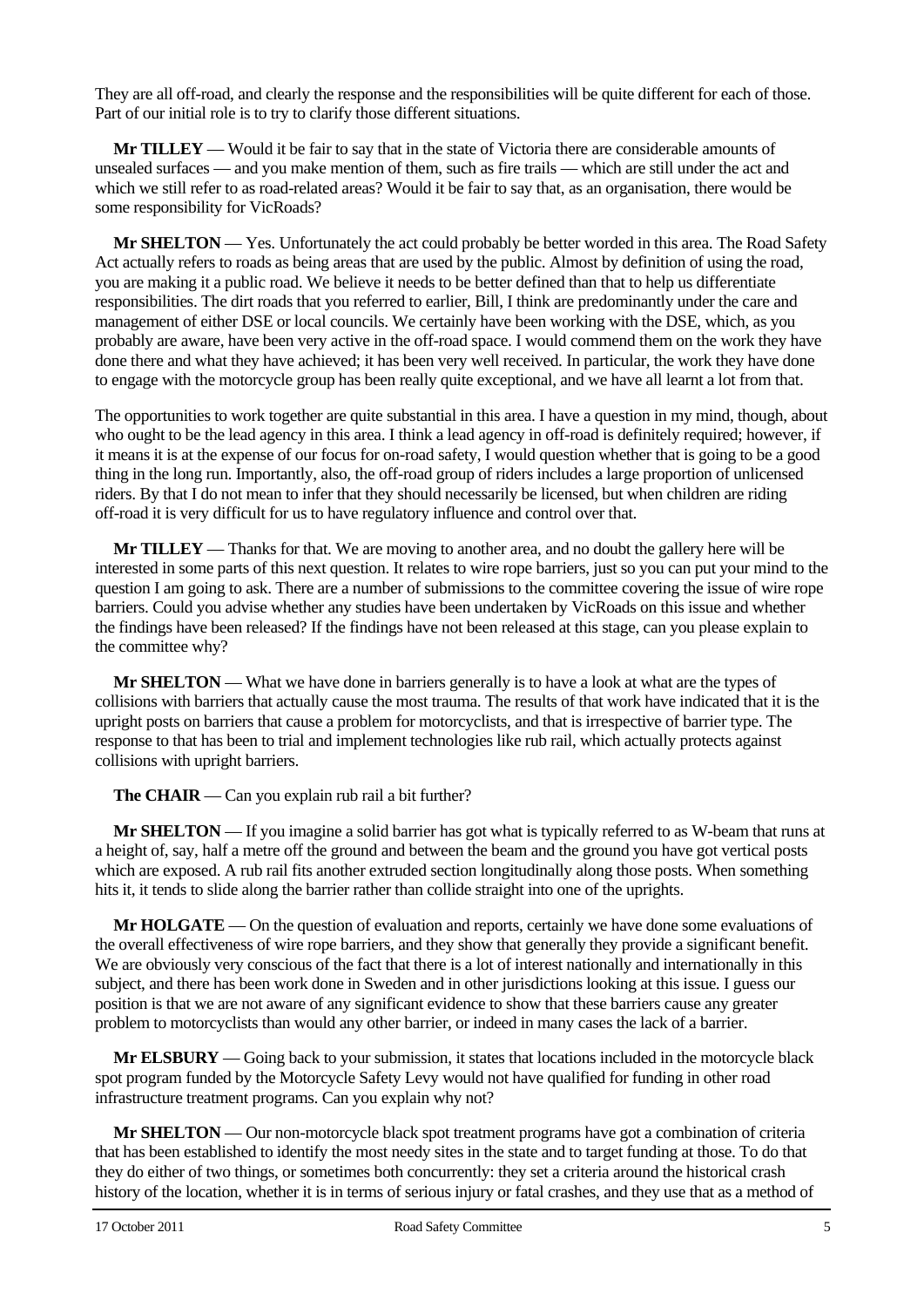identifying known crash spots. They then set up a benefit-cost assessment process for deciding how to prioritise those. The benefits are largely reflected by the sorts of treatments to address the sorts of problems that you have, and the costs are clearly the costs of implementing a treatment at that location, including the maintenance. When we do that, the predominance of non-motorcycle trauma means that locations that are motorcycle-only crashes tend to be lower down the pecking order, if you like. They simply do not get the level of return, and as a result they do not attract the funding.

**Mr ELSBURY** — I am afraid I have got a supplementary on that one. With regard to the non-motorcycle treatment programs, are motorcyclist issues taken care of in those programs, or is that something that is put to one side because it is not the focus of the treatment?

**Mr HOLGATE** — General road safety infrastructure programs are most effective when they tackle locations where there is a clustering of crashes. Where there is a significant number of crashes occurring at a location or along a road, it is more straightforward to find solutions in those locations. Motorcycles may or may not be part of that. Certainly we will look at all crashes occurring, and we will look at what treatments there are to address the areas where those crashes are clustering, but because motorcycle numbers are lower generally and therefore the crash numbers are lower generally they are less clustered than looking at totals. It is more challenging to apply funds generally to get the benefits if you are just looking at motorcycles.

**Mr SHELTON** — It is probably also worth noting that the sorts of treatments that we might do for a run-off-road location or for an intersection treatment are generically beneficial for all road users — they improve traffic flow by better defining where cars can be and where they should not be. They improve the delineation of the road overall. They will seal shoulders, which is always beneficial, and they might improve the conspicuity or the clarity of vision of an intersection when you are going through it looking at the signals.

**The CHAIR** — Could you spell that word, please? Conspicuity.

**Mr SHELTON** — Conspicuity. It is a lovely engineering term.

**Mr ELSBURY** — Hansard will have to reach for the dictionary, but we are good!

**Mr SHELTON** — Whilst those treatments might be installed to address specific run-off-road crashes, whether they be motorcyclists or cars, and the same with intersections — protected right-hand turns, for example — they will provide consequential benefits to any vehicle that is on the road.

**Mr ELSBURY** — My next question is more about licensing. Will a graduated licensing scheme mean that providers will be assessed on how well they train novice riders as opposed to how well they adhere to the policies and procedures? If so, how will this assessment be undertaken?

**Mr SHELTON** — Firstly, we do not yet have approval for a graduated licensing system for motorcycles or for reviewing that. We have done a large amount of work and we hope to be providing a proposal to government within the current year. The approach that we intend to use is to, again, use our outsource motorcycle licensers and trainers, which is an effective way of getting good service provision right across the state. That works well, but it does need adequate controls in place to ensure that we are getting quality products out of it. The way we would typically do that is to specify the programs that need to be delivered and the form in which they need to be delivered. We do not want to overregulate or overspecify. We really only want to regulate what needs to be done to get the outcomes that we need to achieve. Once we have done that we will certify deliverers to provide the training or the licence testing, whatever it happens to be, and then provide an audit process to ensure compliance with it. There is a lot of work still to do on what the training program might look like and how we actually specify it.

**The CHAIR** — In relation to the graduated licensing scheme, does the proposed scheme include a change to the current situation relating to license restrictions where a rider who has passed their learners permit test on an automatic bicycle or scooter is able to ride a manually geared motorcycle?

**Mr SHELTON** — Certainly one of the options we are looking at is whether if you get your licence on an automatic motorcycle, you should remain on an automatic motorcycle — a little bit like the car process. There are differing views on this. I think we will find that there is benefit in reflecting the way we do it in the car space so that you cannot immediately get off a scooter with an automatic clutch and get straight onto a motorcycle.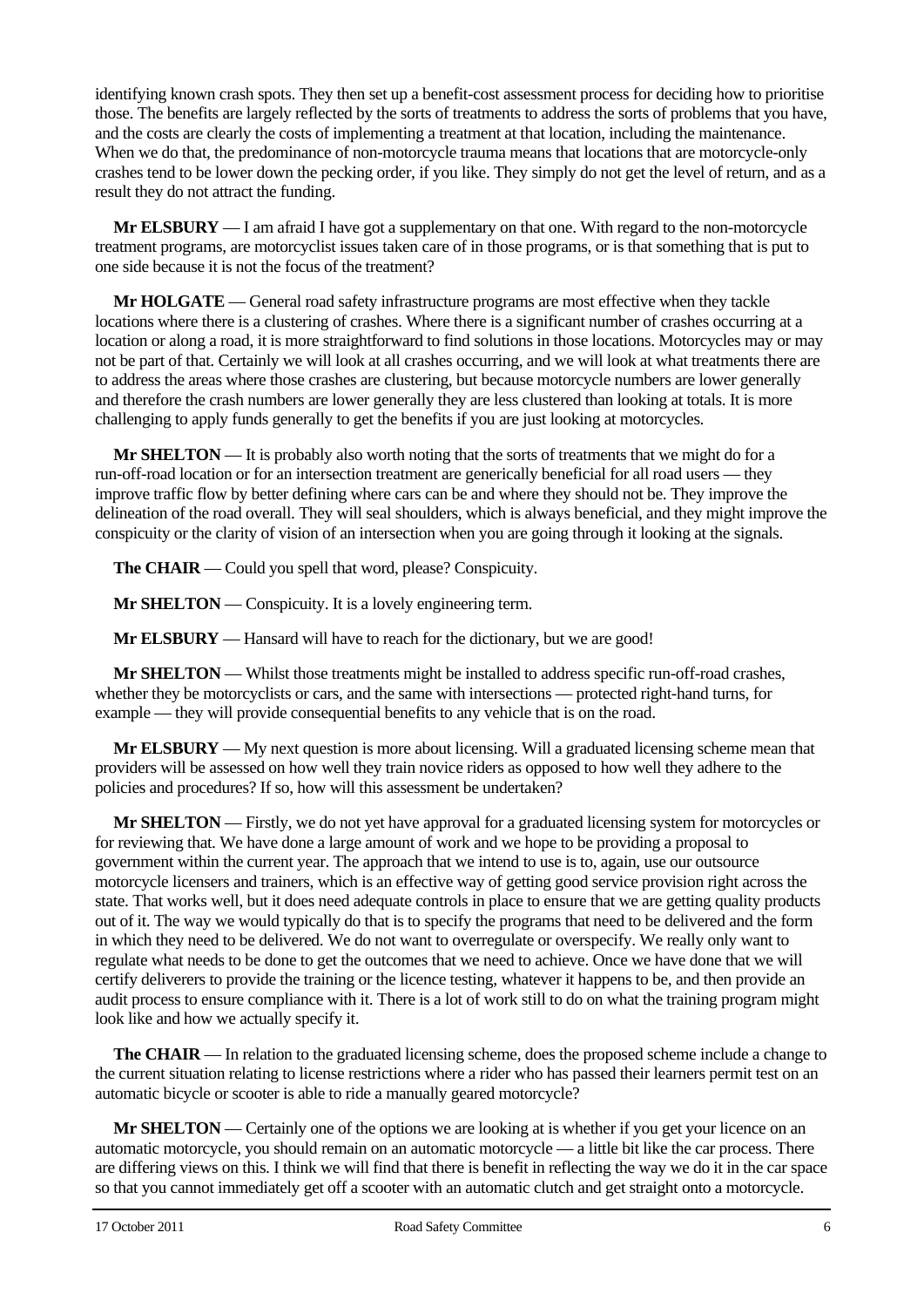Unfortunately, as is quite often the case in motorcycling, as much as there is a lot of work happening, there is still a real shortage of sound data in some areas. We are going into the graduated licensing system really having to apply expert views about what we think is the best thing to do rather than being able to confidently draw on well-researched and well-founded results. This is one such area. What we have learnt in the car area is, I think, an indication that it probably is a good move, and it will be considered in what we put together.

**Mr LANGUILLER** — Can you advise the committee on how your agency is complying with the requirement under the new Multicultural Victoria Act that all government departments report annually on their achievements and initiatives in multicultural affairs?

## **Mr SHELTON** — As it relates to motorcycling, Telmo?

**Mr LANGUILLER** — Yes, as it relates to the use of, for example, language services, multicultural communications and multicultural representation of government boards and committees. As somebody who listens to other radio programs, Spanish, Italian and French, I do not seem to get a message from your organisation. That could be a bit unfair because I do not always listen to the radio. I put on record that I have not asked SBS, 3ZZZ or various other community radio stations about whether they do any work with you or not, but there is now a requirement under the act of not just yourselves but every other government department.

**Mr SHELTON** — Very good question, Telmo. What we tend to do with our registration and licensing services is to survey the community that we are delivering our services to and determine how best to address their needs. We find that, for example, in the translation of all our products there is a high priority set of around six languages. There are another 18 or so languages that we translate a smaller number of our documents into. For those that fall outside those language groups we provide translation services. Translation services are high cost, so it is generally the case that we try to translate our documents before then. That is in the registration and licensing service space.

In terms of our road safety messaging and how we communicate with the public there, I would have to take that on notice, I am afraid. I am certainly aware that we do all that in English of course, but how much of that gets translated, I am sorry I could not actually comment on, Telmo. I am happy to get you that information.

**Mr TILLEY** — This is all part of the robust debate on road safety, and we have had quite a number of submissions to this inquiry. The question refers to responding particularly to some suggestions of an anti-motorcycling bias in some of the road safety agencies and how in particular VicRoads can respond to this suggested bias.

**Mr SHELTON** — Yes, I have heard that comment made, and I can understand how people come to that conclusion. We have a very strong focus on safety, which means addressing overrepresentation and looking at ways to improve that. When we look at motorcycling the overrepresentation is quite dramatic, and you will have seen that in submissions. I think one can then inappropriately interpret some of our actions as being anti-motorcycling. In fact our organisation has been quite deliberately focusing on improving our understanding of motorcycling as a transport mode. Our current strategic action plan is specifically about transport generally as well as safety. It was housed in those terms not only to respond to motorcyclists' views but in order to drive the thinking within our organisation.

The objectives of VicRoads as an agency do include both mobility and safety. They are given equal importance. We have to find a balance between those two — as an organisation that is required of us. We need to satisfy ourselves, and of course the government, in making any proposal for new initiatives, ensuring that it does actually find the right balance in that space. In our view the balance, at the moment, is quite heavily weighted in the wrong way in the safety area. Motorcyclists are dramatically overrepresented, and we need to do something about it.

**Mr TILLEY** — Can I just follow up there on what are generally group C of motorcyclists? You have got your passenger vehicles and motorcyclists. Are there any comments you might be able to provide the committee with in relation to lane splitting and filtering?

**Mr SHELTON** — There have been some really interesting discussions probably in the last 12 months, I would say. I would have to acknowledge some of the work of motorcyclists themselves in bringing forward the thinking in this space, which has been really good. On the surface, splitting and filtering are problematic for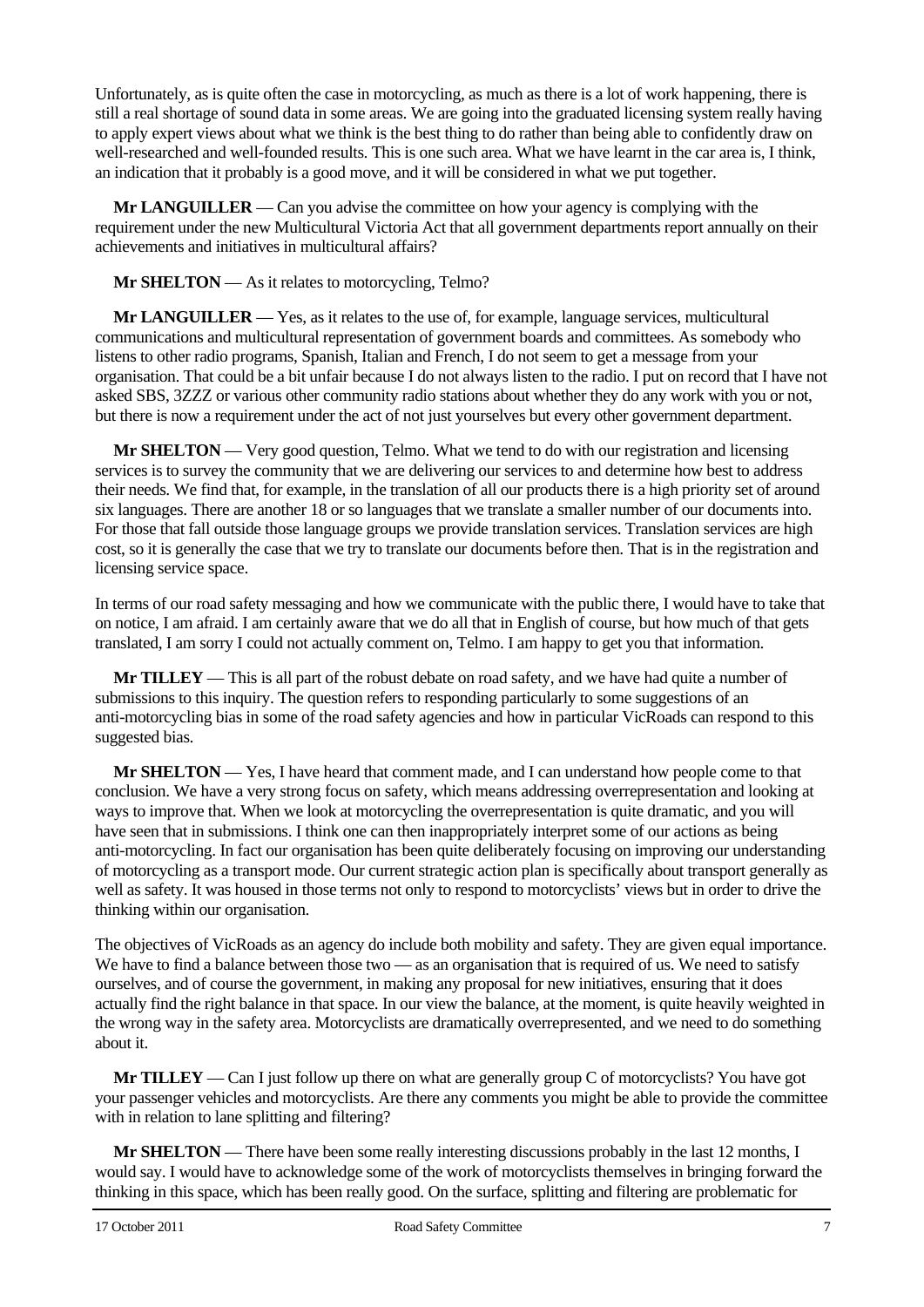safety; however, the position we are coming to increasingly is that with adequate controls there are many things we can do safely.

With that mind, particularly where cars in lanes are stationary and motorcyclists are moving through them, I think it is possible to imagine a way that that can be done safely. How we actually establish that in a way that can also be regulated, particularly in being enforced by police, is the next challenge for us.

As I was saying earlier about finding the balance, I think this is one area where VicRoads needs to look very seriously at whether in fact there is a different balance that needs to be struck.

**Mr ELSBURY** — Going back to the motorcycle safety levy and the use of its funds, are the results of research that is funded by the motorcycle safety levy publicly available, and if not, why not?

**Mr SHELTON** — The discussions we have previously had with the motorcycle advisory group are enlightening in this area. As a general rule everything is made available. There are a small number of instances where we have been concerned about whether some documents are genuinely useful for the public or whether they are in fact potentially misleading. I guess by that I am referring specifically to some work that was drafted and heavily critical of certain aspects of the registration data. To be honest, the report itself was really going off the mark in the view of VicRoads in dealing with matters which were not within scope. Having said that, we were able to actually extract a summary of that document and make that available. To address that in the future we have gone back and made sure that the scoping of this work — how we actually specify a brief for it to be done — ensures that we actually get products we can take straight to the public. Our intention in the future is that wherever we are generating reports they become public documents as soon as they are completed.

**The CHAIR** — Thank you, David. We have completed a range of questions that we want to ask you immediately this morning. We have probably 15 minutes to allow you to go through your presentation to us this morning as well. In the midst of a number of other segments we have for our working day, would you like to take us through the material that you have come along prepared to present?

**Mr SHELTON** — Yes, I would. Just respecting your time, I will be quick. I am just going to emphasise a few key things as we go through.

#### **Overheads shown.**

**Mr SHELTON** — My starting point is this data here, which is quite simple. I think you would have heard, certainly from us and from other road safety partners, time and time again that the mantra here is one of overrepresentation. We have had similar concerns amongst young drivers as we do amongst motorcyclists. The overrepresentation really obligates us to take some action. Motorcyclists are not only less than 1 per cent of our traffic volume, they are less than 4 per cent of our registered vehicles and yet 14 per cent of our road toll. That drives quite a bit of our thinking and my reflections earlier about the balance we describe.

The graph I have here essentially shows the performance we have had for motorcyclists since 2002 in terms of fatalities compared with other road users. Again, the performance we have been able to achieve in the non-motorcycling road use area has simply not been matched in motorcycling. It is in part because motorcycling, in terms of registrations, has been growing very rapidly, as have licences. However, we measure our performance based on absolute performance, not in terms of percentages. I think it is sort of indicative that we have a real challenge here, and it is going to require a very focused and determined approach to improve it.

**Mr LANGUILLER** — Just on that, do we have any numbers in terms of the growth in motorcycle users in the last decade?

**Mr SHELTON** — I do have that. That is coming up, Telmo. We will get to a bit of that.

**Mr LANGUILLER** — All right. Thanks.

**Mr SHELTON** — By the way, there have been 218 fatalities on Victoria's roads as of midnight last night. That is down by about 13 on last year. Importantly, motorcyclist fatalities are down by 7, which is encouraging.

I want to mention that Victoria's challenge is in fact, in an international context, mirrored right across the world. The comparisons I have here show that there are many countries facing similar challenges. Australia and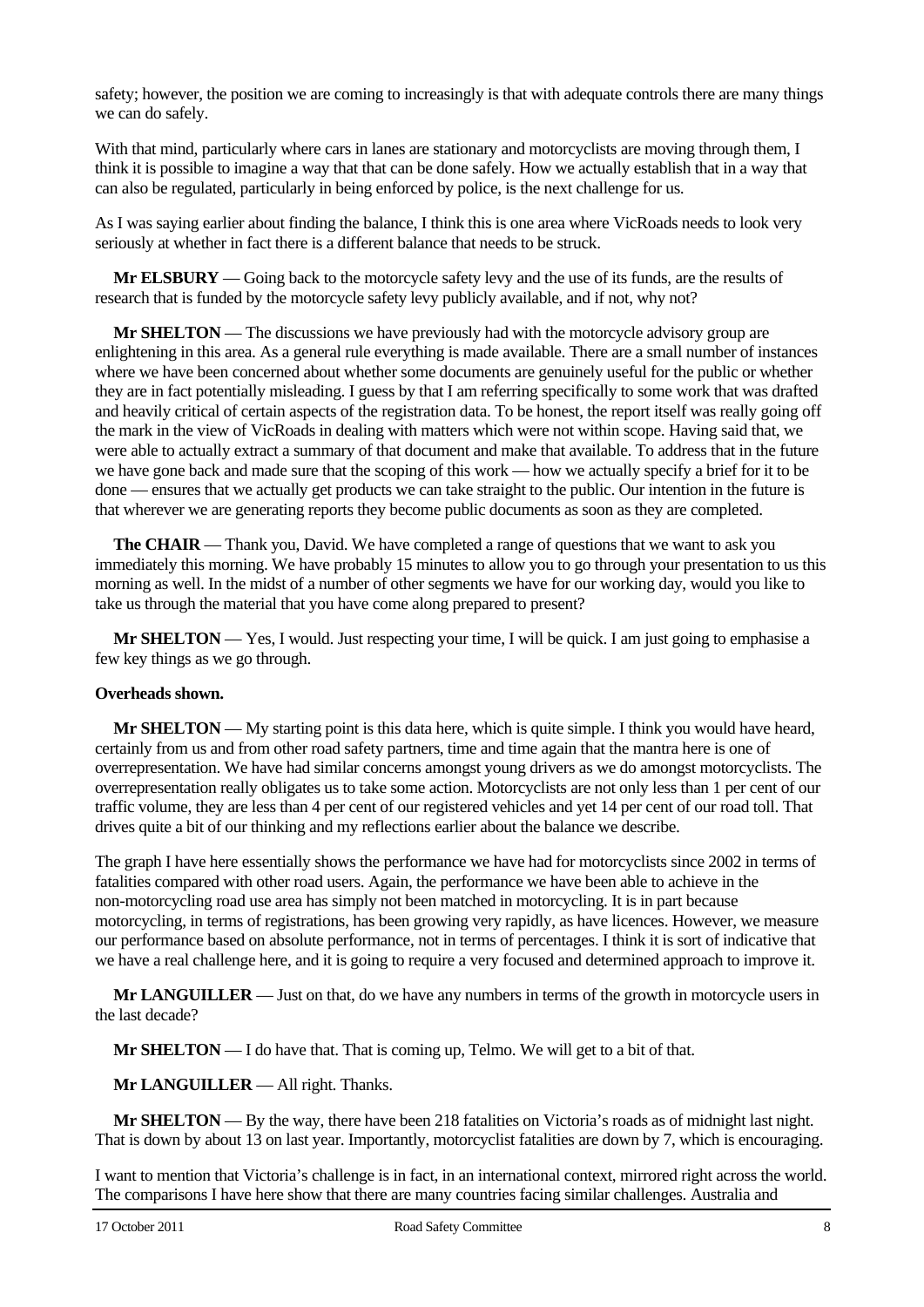Victoria's performances are quite competitive against the performances of those other countries, but the graph also tells us there is a lot more we can do. We are certainly not the best performing country in that picture. I draw your attention to Sweden in particular, which I will come back to in a moment. You can see there that in 2009 its percentage of fatalities that were motorcyclists is comparable to Australia's. Victoria's in that year, by the way, was about 13, so it is a bit below the Australian figure there.

**Mr LANGUILLER** — How do we compare to New South Wales and other jurisdictions?

**Mr SHELTON** — I actually do not have that.

**Mr HOLGATE** — No. We can give you that information, but generally we are slightly below the Australian average, so logically they will be slightly greater than us.

**Mr SHELTON** — The very strong trend internationally is to set ambitious targets to drive road safety performance, and this comes back to a comment I made earlier. We believe there may be benefit to consider whether we should set specific targets for motorcycling road trauma reduction over and above what we might for road safety overall.

**Mr HOLGATE** — Perhaps if I can add something there, certainly VAGO made a comment that we need to have, I guess, greater account of exposure measures when developing targets. The international consensus is that an absolute number is what drives action and drives performance. Certainly when setting a target we need to take growth and exposure into account, and certainly the number of motorcycles is increasing, but to get action an absolute target is what is needed to make sure we focus on improvement.

**Mr SHELTON** — Just as an indication of Victoria's standing in international road safety of motorcyclists, there was recently formed a working group under the OECD to focus on motorcycle safety, and Victoria was specifically asked to put forward a representative to represent Australia. James is in fact the Australian representative in that group.

I mentioned Sweden earlier. If you look at the case study here, the sorts of things they are doing in Sweden, comparing this to the work program that is in our current action plan and the submissions you have received, there is a high level of commonality between what is happening in Sweden, which is highly regarded for its road safety performance, and what we are doing at the moment.

Just moving on, I mentioned the targets earlier. That is one of our recommendations. I will skip over the next couple of items. There was a mention earlier — Telmo asked us about licensing and registration. Motorcycle licences are up 37 per cent since 2002. The number of licences just as a general rule of thumb is about double the number of registered motorcycles. It is predominantly males with an average age of 43. I will not go through all of those statistics there. Interestingly, however, women are three times more likely to ride a scooter than men are, and that is also indicative of what are identifiable, different demographics within motorcycling generally.

One thing that we are increasingly learning and reflecting on in our countermeasures is that motorcycling is not one amorphous group of single activities; there are in fact a number of subtypes within that. In particular the three I think are notable would be the scooter riders, the recreational riders and the commuting riders.

**Mr LANGUILLER** — Do you have data in terms of injuries and fatalities that you can extrapolate from those groups?

**Mr SHELTON** — This is one of the issues that was really underneath what VAGO was telling us in their report, that we need to be much more agile and more intelligent in that space. Our systems are currently letting us down. We do need to do more work. We have some we generated, Telmo, by doing one-off studies of in-depth analysis of our data. It is a very expensive way of doing it, and you cannot get recurring up-to-date information about those different subgroups. We need to improve our data gathering to allow us to develop better countermeasures.

**Mr HOLGATE** — Perhaps further to that, we do look at crashes by crash type and crash locations. A higher speed crash on a rural road is obviously associated with a certain type of riding. A crash at an intersection in the middle of Melbourne is probably associated with a different type. There are different ways of cutting the data to get some understanding.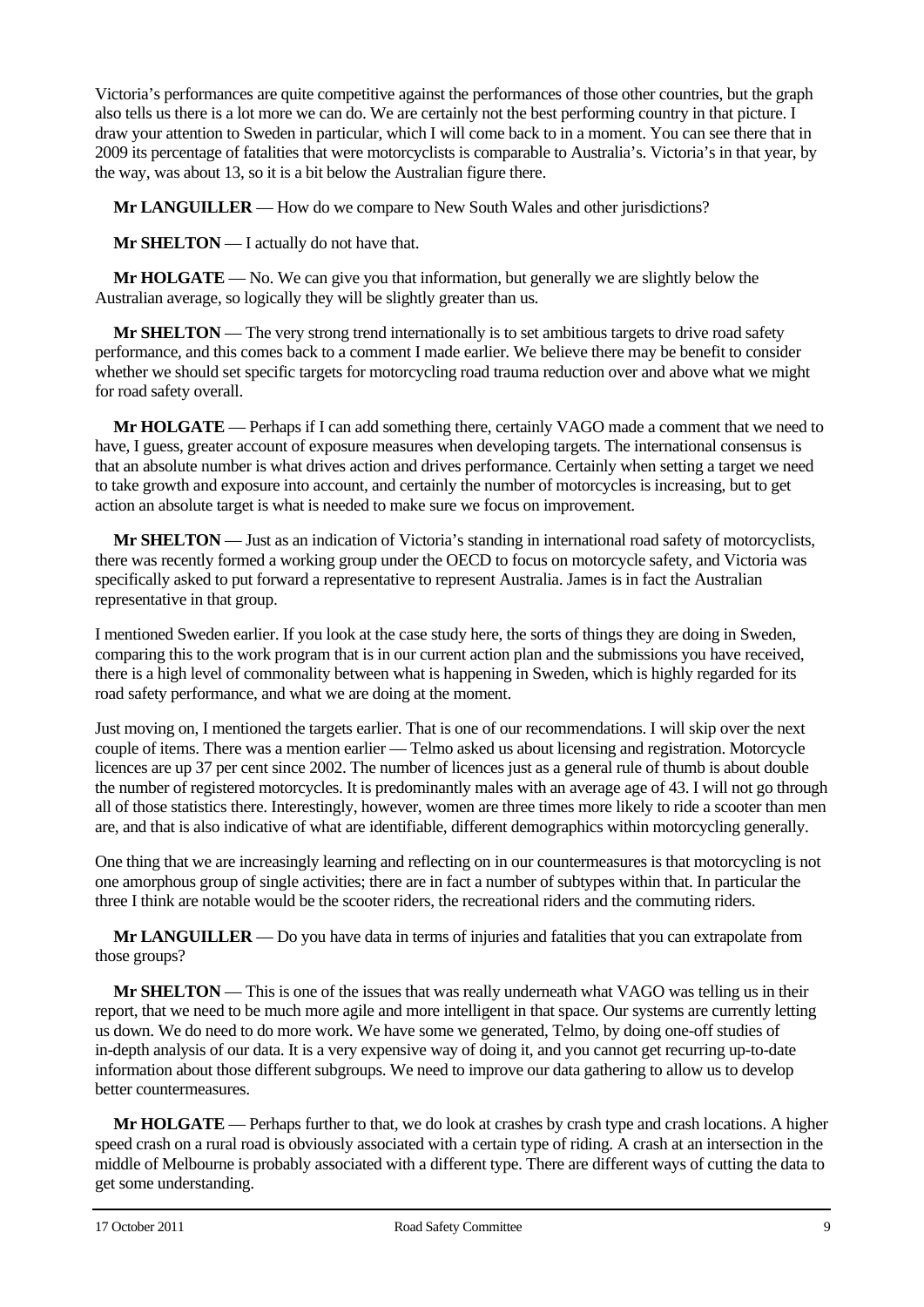**Mr SHELTON** — That graph essentially represents double the number of licences than there are registrations and also shows the overall growth in both. This is just a further focus on the growth here, noting that a little over half of our motor cycles are 500 cc or over. Interestingly the very rapid growth that we have seen in the scooter registration area seems to have been falling away over the last few years, but it is certainly something that we need to keep an eye on both in terms of a transport and a safety sense. Scooters clearly offer some transport opportunities as well, which we are very much aware of. Notably the growth in registrations in Victoria is lower than the national average. I will not spend too much time on some of these graphs given that they are well covered in our submission.

Just in relation to crashes per 10 000 registrations and noting James's comment earlier that the international consensus is to measure road trauma in absolute terms rather than rates, this graph shows us some of the comparative performance. Noting that the car rates per 10 000 crashes are not shown in this graph, essentially both in terms of injury and fatality they are of an order of magnitude lower than we have here for motorbikes. Roughly the car crash rate per 10 000 registrations is of the order of about 35, so that is a comparison to the red line, which is all above 100. The fatality rate for cars is around the 0.6 level, again compared with the numbers there in the 3 to 5.

Crash rates by age have been important for us, so we have been conducting some work recently to better understand the returning-rider problem, as it is often returned to. That research has essentially found that the skills and attitudes of returning or older riders are similar to those of continuing riders. The increasing representation of older riders in our road trauma statistics is reflective of there being more licence-holders in that age group. We do, however, need to ask ourselves: if it is a poor conception to understand them as return riders, what is it that this group need? What is going to benefit their safety? Is there something special for that group that we need to do?. I think again that will be one that will unfold as we better understand that group and their needs.

I want to mention a little bit here about day-of-the-week crashes. The graph on the left there that shows the metropolitan area is essentially similar for all vehicles as it is for motorbikes. There is nothing particularly unique about that shape. The unique part of this graph is really what is on the right for country Victoria. Again, the country Victoria picture for all road users matches broadly the pattern that you see in blue. However, when we look at country road motorcyclists, we get a very distinct focus on what is a recreational rider essentially on weekends.

With alcohol and motorcycling, again there is an important difference here with drivers. If you take the middle two columns there, which are alcohol-impaired fatals at 0.05 and above, it is roughly 20 per cent of motorcycle fatalities. That figure is 27 per cent for cars and drivers overall, so there is less alcohol involvement for motorcyclists. The main shift is in fact the 9.1 figure for those over 0.15, which is actually 17 per cent for drivers.

**Mr LANGUILLER** — Your figures do not include the off-road fatalities or injuries, do they?

**Mr SHELTON** — No. I will not go through all of these recommendations; I do not think we have the time for that. I just want to note recommendation 20 here, that one-third of on-road casualty crashes involve injury to the lower extremity. Research shows that any boot reduces the likelihood of lower-limb injury by up to 53 per cent, and about one-quarter of riders report that they only sometimes or never wear boots. We think there is quite a lot that can be done in that particular area as a subgroup of the protective clothing safety opportunities overall.

Again, I will not go through all of these recommendations, as they are well covered in our submission. I have mentioned ABS at recommendation 22. There is quite a bit of international debate about ABS at the moment. Importantly, there has been some research in America that seems to be concluding that maybe the American crash experience is a little bit different to the European crash experience and questioning what the benefits of ABS might be. We are in the process of actually reviewing that research. It is highly statistical in nature, so we are getting an expert to have a look at that for us. It will be very important for us to make sure we understand the overall benefits of ABS, because it is quite a costly technology if one was to mandate it. But equally, there is some research that tells us it could also be a very high-return technology to have on motorcycles. As we speak, our position is to encourage its use, and we are working with the commonwealth on whether or not there is a need to regulate in this space. If there is, it is most likely to be done through commonwealth law.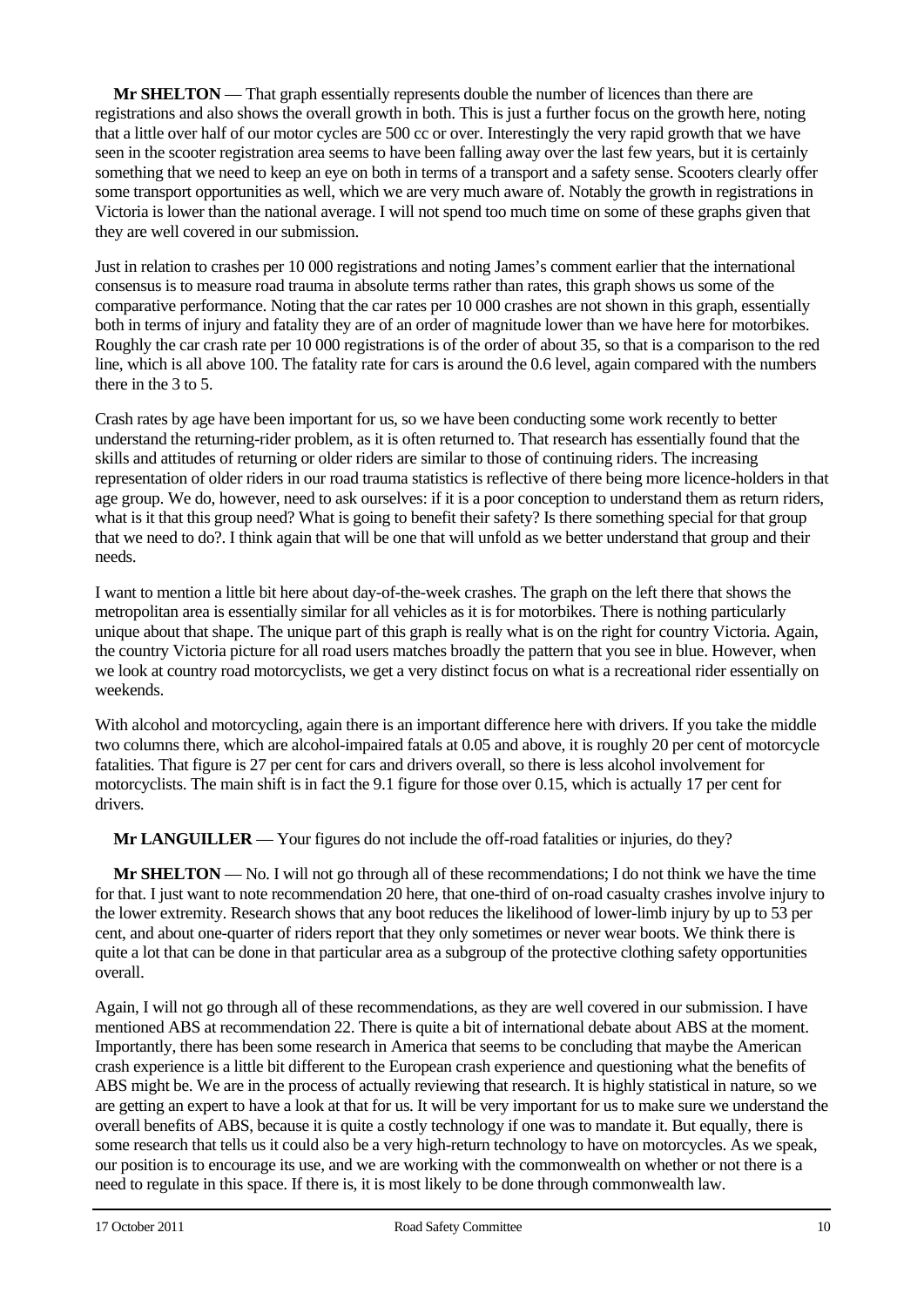We have already spoken about off-road; I do not think I will go over any more of that at this time unless there are any questions.

**Mr TILLEY** — Just in relation to the protective clothing that you raised briefly in the presentation, are you able to explain why VicRoads and the TAC are particularly investigating the feasibility of laboratory testing on protective clothing to provide independent advice to riders? Specifically, what is the aim of the investigation, how is it being funded and why not simply educate riders on the European standards?

**Mr HOLGATE** — I am happy to respond. Certainly the focus of the work we are doing with the TAC is to look at the European standards. We are conscious of the fact that there are certainly a number of local suppliers and certain climatic conditions that mean that if effective clothing is too hot, it will have other effects. Part of the work we are doing now is really to understand how the European standards are applied and what implications they might have. If in the future we are going to promote the benefit of different levels of protection, we will almost certainly base it on the European standard. The research now is to get some local understanding about how it works.

**Mr TILLEY** — The European standard and climatic conditions we experience in Australia particularly during the higher incidence of those good days or riding conditions — —

**Mr HOLGATE** — Certainly it is a concern in Europe. In countries like Spain, where motorcycling is significant, they have similar conditions.

**Mr SHELTON** — The star rating approach overall has been shown to be very successful in other areas, so we are really trying to mirror the influence that can have on consumer choice.

**Mr TILLEY** — Just in relation to ABS, when you were talking about pursuing it through commonwealth agencies, are you specifically talking about ADRs and having those addressed through regulation?

**Mr SHELTON** — That is right. We are committed to a national vehicle standard-setting process. We sit at the table with many other stakeholders and with the commonwealth to inform that process. However, as you would be aware, where it believes it is appropriate and necessary Victoria has chosen to implement its own regulations to bring in new safety standards, most recently the ESC in cars. Our starting point is to work with the commonwealth to make sure we can bring them in as soon as possible.

**Mr TILLEY** — Just in relation to braking and motorcycle operation, it is very different to passenger vehicles through driver training and education in particular versus ABS. Do you have any comment or experience to date with the information you are capturing at this stage through rider training, particularly the application and use of braking? As I understand it, the dynamics are completely different, and in my own experience — —

**Mr SHELTON** — Listen, yes. I do not have data that tells me about how car drivers benefit from ABS and whether or not that learning translates into the motorcycle space. Generally we just look at motorcycle crashes and whether ABS is actually beneficial to them. In terms of road craft and motorcycle safety and training more generally I think it is important that we look at motorcycling and the benefits of training differently to what we might conclude when looking at car drivers and the benefit of training. Road craft would appear to be a much higher order contributor to safety performance than the ability to drive a car. That is why we are interested in training under the GLS.

**Mr HOLGATE** — In relation to that, certainly our preference is that whether it is a rider or a driver, they never actually use ABS, so whatever we can do to make sure that people are operating in that envelope is the first priority. ABS may have a potential for riders who put themselves beyond that.

**Mr SHELTON** — Murray, how are we going for time?

**The CHAIR** — David, peripheral conspicuity indicates that the next group of people have arrived and we will need to keep moving. We have a couple more minutes if there are any concluding comments you would like to make.